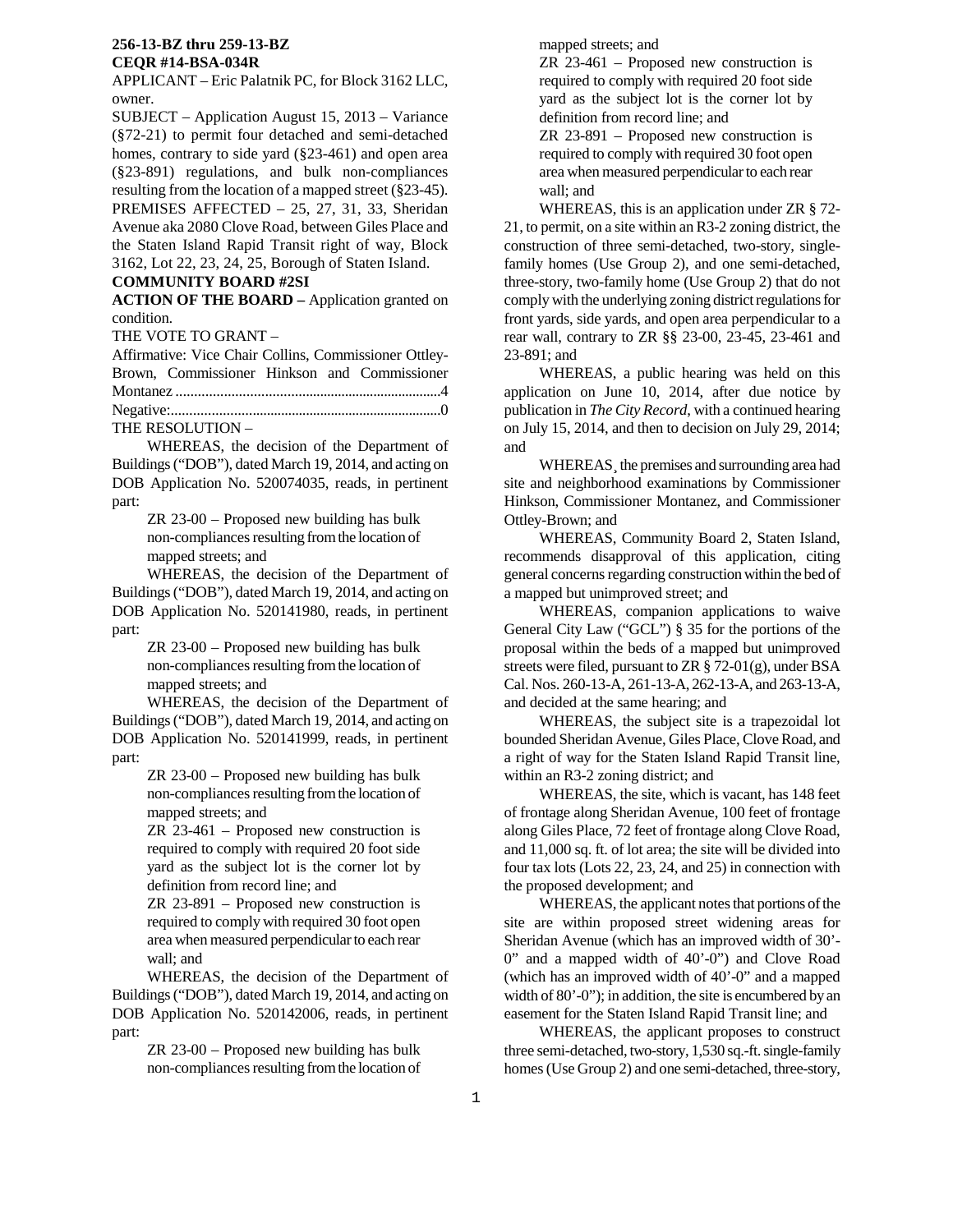two-family home (use Group 2) with 2,010 sq. ft. of floor area, for a total proposed floor area of 6,600 sq. ft. (0.6 FAR); and

WHEREAS, the applicant states that all four homes will front on Sheridan Avenue and provide a front yard depth of 15'-0" as measured from the built street (a front yard depth of 15'-0"—as measured from the street widening line—is required, per ZR § 23-45); two homes will have side yard widths of 20'-0", one home (on Lot 24) will have a side yard width of 17'-0", and one home (on Lot 25) will have a side yard width of 10'-0" (a minimum side yard width of 20'-0" is required, per ZR § 23-461); and

WHEREAS, in addition, the applicant states that two homes will provide open areas with depths of 40'-0", one home (on Lot 24) will have an open area with a depth of 28'-1", and one home (on Lot 25) will have an open area of with a depth of 21'-0", all measured perpendicular from the improved street line to the rear wall (a minimum depth of 30'-0" is required, per ZR § 23-891, and the depth is measured from the street widening line); and

WHEREAS, the applicant notes that the widening line for Clove Road extends to a depth of 40'-0" within the site; as such, absent relief pursuant to ZR  $\S$  72-01(g) and GCL § 35, the rear open areas proposed for the four buildings would be effectively 0'-0"; and

WHEREAS, the applicant states that the proposed measurement of the buildings' front yards from the improved width of Sheridan Avenue and the buildings' rear open areas from the improved width of Clove Road are permitted by the Board pursuant to ZR  $\S$  72-01(g) pursuant to the above-referenced GCL § 35 waiver applications; and

 WHEREAS, accordingly, the applicant seeks a variance pursuant to ZR § 72-21 to allow the proposed side yards and rear open areas for the buildings on Lots 24 and 25, which are contrary to ZR §§ 23-461 and 23- 891, respectively, which exist even in the absence of the mapped unbuilt street, and, thus, which the Board does not waive pursuant to ZR  $\S$  72-01(g); and

 WHEREAS, the applicant states that the site's trapezoidal shape and three street frontages, and the presence of a transit easement and widening lines for two streets within are unique physical conditions, which create practical difficulties and unnecessary hardship in developing the subject site in compliance with underlying zoning regulations, in accordance with ZR  $\S$  72-21(a); and

 WHEREAS, the applicant states that the site's trapezoidal shape—formed by the intersection of the railroad tracks for the Staten Island Rapid Transit line with an otherwise rectangular parcel—is both unique in the surrounding neighborhood and an impediment to complying development of the site; and

 WHEREAS, as to the uniqueness, the applicant represents that the site is one of only four sites within a 400-foot radius that have a trapezoid shape; additionally, the other three sites have significantly less lot area, front on only one street (instead of three) and are not reduced in buildable as-of-right lot area by street widening lines; and

 WHEREAS, as to the shape's impact on complying development, the applicant states that such shape, in combination with the R3-2 district yard and open space requirements, prevents efficient use of the site's available floor area, resulting in significant underdevelopment; and

 WHEREAS, specifically, the applicant states that due to the sharp angle of the southern boundary, half of the site is too shallow to accommodate residences with complying rear and front yards; and

 WHEREAS, in addition, the applicant asserts that because one of the three streets (Clove Road) is a heavily-trafficked commercial thoroughfare and another (Giles Place) is unsuitably narrow, conforming uses in the R3-2 district front most appropriately on residenceoriented Sheridan Avenue, resulting in a further constraint on the configuration of any building(s) on the site; and

 WHEREAS, the applicant states that the presence of the transit easement along Clove Road and the widening lines for Sheridan Avenue and Clove Road contribute to the site's uniqueness; and

 WHEREAS, the applicant represents that among vacant sites within the study area, the subject site is the only site with two street widening lines; and

 WHEREAS, the applicant also states that the easement and the widening lines effectively reduce the buildable lot area of the site from 11,000 sq. ft. to 6,600 sq. ft.; and

 WHEREAS, based upon the above, the Board finds that the cited unique physical conditions create practical difficulties in developing the site in strict compliance with the applicable zoning regulations; and

 WHEREAS, the applicant asserts that, per ZR § 72- 21(b), there is no reasonable possibility that the development of the site in conformance with the Zoning Resolution will bring a reasonable return; and

 WHEREAS, to demonstrate the infeasibility of developing the site without the requested waivers, the applicant explored three alternative development scenarios: (1) a complying community facility use without any waivers of GCL § 35; (2) a complying residential development (two single-family homes) without any waivers of GCL § 35; (3) a complying community facility with GCL § 35 waivers to build irrespective of the widening lines along Clove Road and Sheridan Avenue; and (4) a complying residential development (four single-family homes) with GCL § 35 waivers to build irrespective of the widening lines along Clove Road and Sheridan Avenue; and

WHEREAS, the applicant states that all four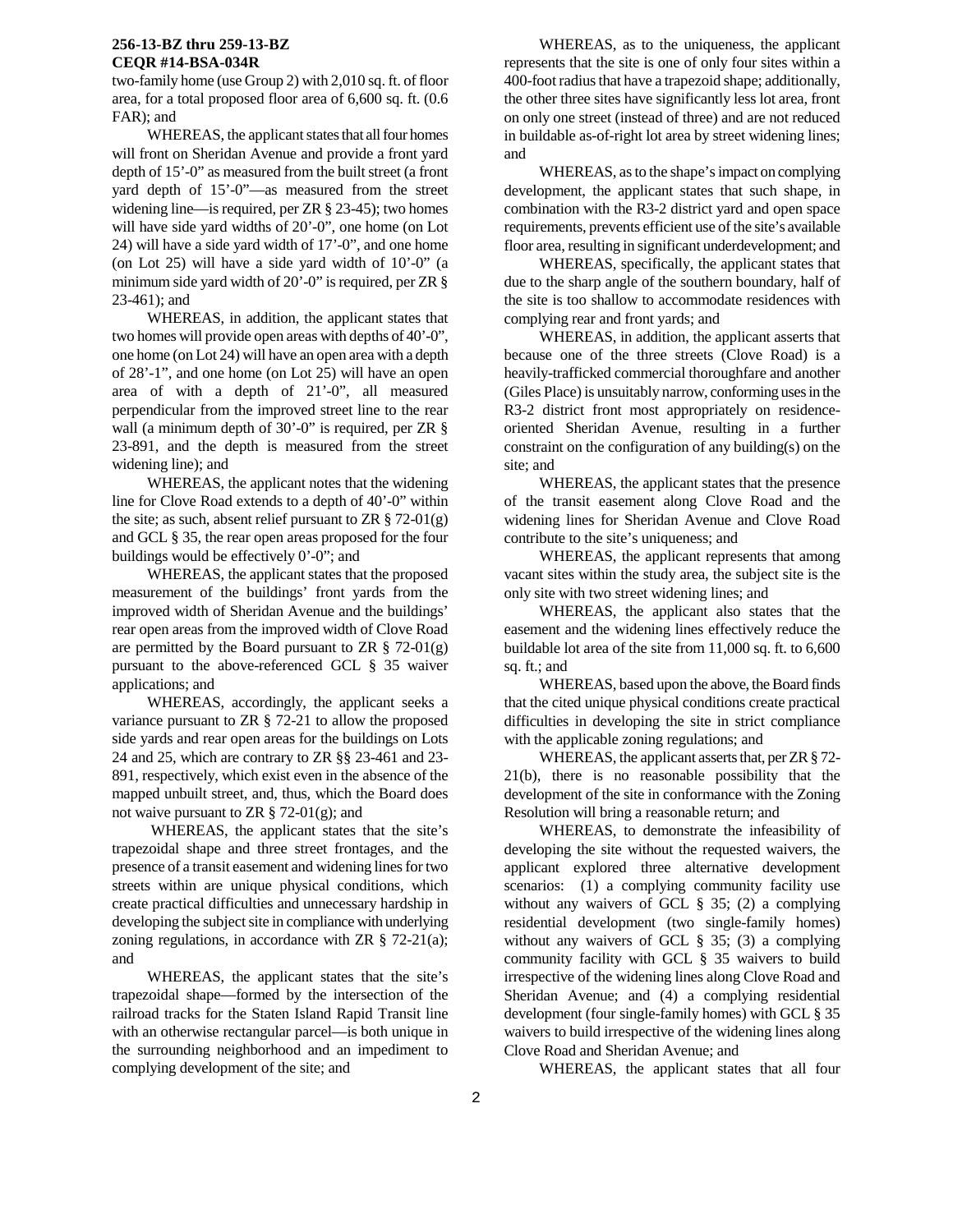scenarios result in significantly underdeveloped and financially infeasible developments, and that only the proposal—five total dwelling units—provide a reasonable return; and

 WHEREAS, the Board agrees with the applicant that because of the site's unique physical conditions, there is no reasonable possibility that compliance with applicable zoning regulations will result in a reasonable return; and

 WHEREAS, the applicant represents that, per ZR § 72-21(c), the proposed variance will not negatively affect the character of the neighborhood, or impact adjacent uses; and

 WHEREAS, the applicant states that the surrounding neighborhood is characterized by low rise detached and semi-detached one- and two-family dwellings; and

 WHEREAS, the applicant notes that the use is permitted as-of-right in the subject R3-2 district; and

 WHEREAS, as to bulk, the applicant states that the proposal's floor area, wall and building height comply with the subject R3-2 regulations and that open areas and yards are consistent with the built character of the area, particularly in light of the unique constraints of the site; and

 WHEREAS, the applicant states that the proposal has no impact on nearby uses, which include a mixed residential and commercial building across Giles Place, a commercial building across Clove Road, and a row of single-family dwellings across Sheridan Avenue; and

 WHEREAS, the Board notes that by letter dated July 23, 2014, the Department of Transportation ("DOT") indicates that it has reviewed and approved the site plan, on condition that 20 feet of unobstructed space is maintained within the driveway of 33 Sheridan Avenue and left open and available for vehicle turnaround at all times; and

 WHEREAS, therefore, the Board finds that, in accordance with  $ZR \S$  72-21(c), this action will neither alter the essential character of the surrounding neighborhood nor impair the use or development of adjacent properties, nor will it be detrimental to the public welfare; and

 WHEREAS, the Board finds that, per ZR § 72- 21(d), the hardship herein was not created by the owner or a predecessor in title, but is a result of the site's unique physical conditions; and

 WHEREAS, the Board also finds that this proposal is the minimum necessary to afford the owner relief, in accordance with ZR  $\S$  72-21(e); and

 WHEREAS, thus, the Board has determined that the evidence in the record supports the findings required to be made under ZR § 72-21; and

 WHEREAS, the project is classified as an unlisted action pursuant to 6 NYCRR, Part 617.2; and

 WHEREAS, the Board has conducted an environmental review of the proposed action and has documented relevant information about the project in the Final Environmental Assessment Statement CEQR No. 14-BSA-034R, dated August 12, 2013; and

 WHEREAS, the EAS documents that the project as proposed would not have significant adverse impacts on Land Use, Zoning, and Public Policy; Socioeconomic Conditions; Community Facilities and Services; Open Space; Shadows; Historic Resources; Urban Design and Visual Resources; Neighborhood Character; Natural Resources; Waterfront Revitalization Program; Infrastructure; Hazardous Materials; Solid Waste and Sanitation Services; Energy; Traffic and Parking; Transit and Pedestrians; Air Quality; Noise; and Public Health; and

 WHEREAS, no other significant effects upon the environment that would require an Environmental Impact Statement are foreseeable; and

 WHEREAS, the Board has determined that the proposed action will not have a significant adverse impact on the environment.

 *Therefore it is Resolved,* that the Board of Standards and Appeals issues a Negative Declaration under 6 NYCRR Part 617.5 and 617.13, §§ 5-02(a), 5- 02(b)(2), and 6-15 of the Rules of Procedure for City Environmental Quality Review, and makes the required findings under ZR § 72-21 to permit, on a site within an R3-2 zoning district, the construction of three semidetached, two-story, single-family homes (Use Group 2), and one semi-detached, three-story, two-family home (Use Group 2) that do not comply with the underlying zoning district regulations for side yards, and open area perpendicular to a rear wall, contrary to ZR §§ 23-461 and 23-891; *on condition* that any and all work shall substantially conform to drawings as they apply to the objections above noted, filed with this application marked "Received July 25, 2014"– twenty-five (25) sheets; and *on further condition*:

 THAT the parameters of the development will be as follows: three (25, 27, and 31 Sheridan Avenue) semi-detached, two-story, 1,530 sq.-ft. single-family homes; one (33 Sheridan Avenue) semi-detached, threestory, two-family home (use Group 2) with 2,010 sq. ft. of floor area; a total maximum floor area of 6,600 sq. ft. (0.6 FAR);

 THAT 25 Sheridan Avenue (Lot 22) will have a minimum front yard depth of 15'-0", a minimum side yard width of 20'-0", a minimum rear open area depth of 40'-0", and two parking spaces;

 THAT 27 Sheridan Avenue (Lot 23) will have a minimum front yard depth of 15'-0", a minimum side yard width of 20'-0" and a minimum rear open area depth of 40'-0", and two parking spaces;

 THAT 31 Sheridan Avenue (Lot 24) will have a minimum front yard depth of 15'-0", a minimum side yard width of 17'-0", a minimum rear open area depth of